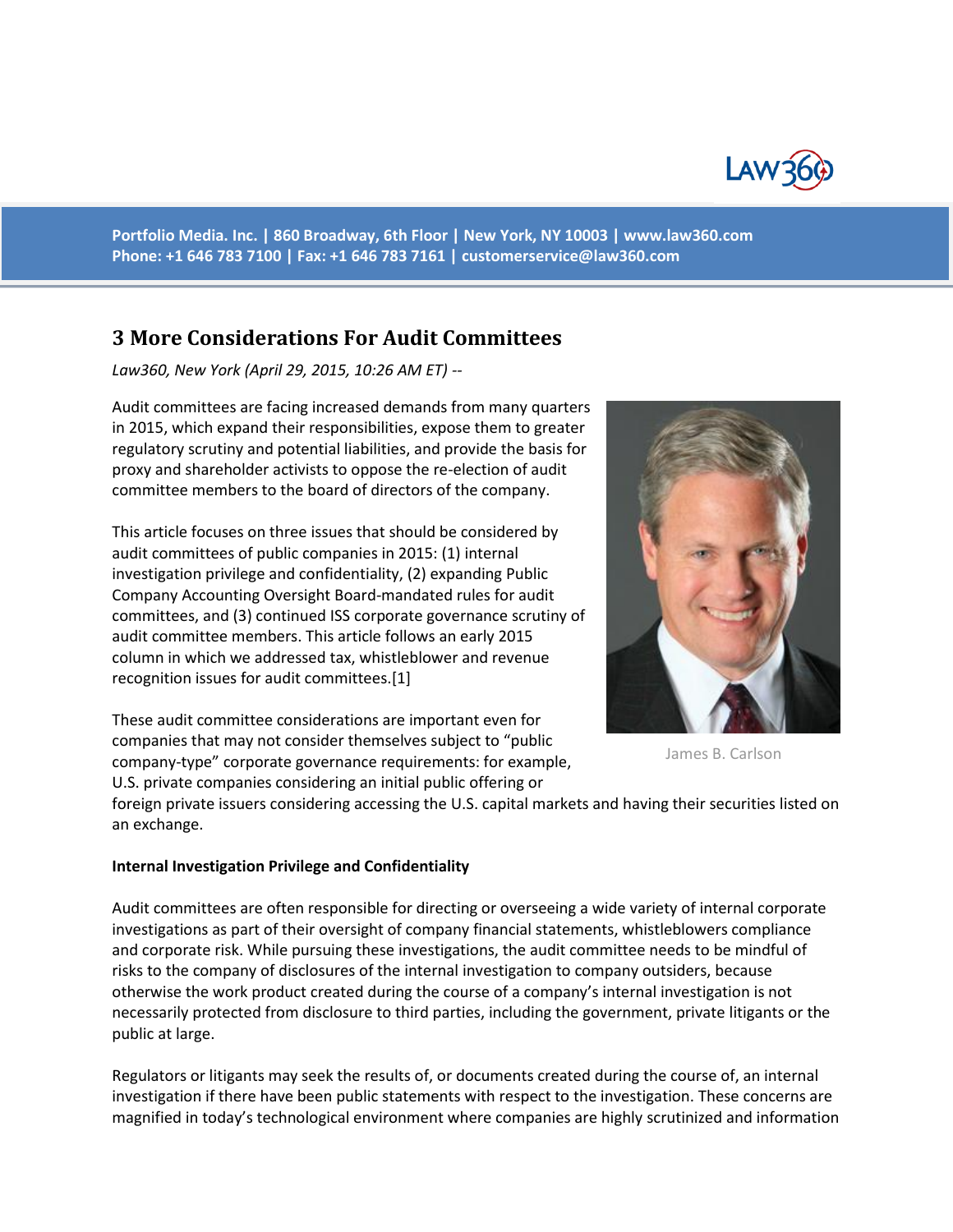is always accessible and rapidly spread.

Assuming the company seeks to maintain the confidentiality of investigative material, audit committee members and others conducting internal investigations should take precautions to limit the possibility that confidential material is disseminated to outsiders. Several recent cases have provided clarity regarding the scope of attorney-client privilege in internal investigations and approaches for protecting the confidentiality of information created by the corporate investigations.[2]

A company may undertake an internal investigation for any number of reasons, and in some cases, the organization may want the results to be shared with outside parties. More often, however, companies prefer to shield the investigative material and results from access by third parties. An investigation conducted by legal counsel is more likely to be protected by the attorney-client privilege than an investigation conducted by nonlegal employees. Furthermore, if the matter involves anticipated litigation, having a lawyer lead the investigation may also implicate attorney work-product protections that could shield confidences from disclosures in later litigation. In-house general counsel may be wellsuited for this task, though, in many situations, strong consideration should be given to hiring outside counsel to lead the inquiry, which increases the appearance of the investigation's independence.[3]

Overall responsibility for the investigation should be delegated to counsel, rather than simply involving attorneys in the investigation. In one case, the Southern District of New York denied a party's claims of privilege because, among other things, the audit was commissioned jointly by counsel and by management.[4] It is perfectly fine to utilize nonlegal personnel — from within or outside the organization — so long as they are retained by or work at the direction of counsel with whom the primary authority for the investigation is maintained.

Of course, the fact that an attorney is leading the investigation does not necessarily mean that the investigative materials will be protected from disclosure. It must be clear that the investigation was undertaken mainly to obtain legal advice (in order for the attorney-client privilege to apply), or in anticipation of litigation (in order for the work-product doctrine to apply). This is true even if the investigation was conducted for more than one purpose, as long as the predominant purpose was to obtain legal advice or to prepare for litigation. In establishing an internal investigation and its contours, audit committees, and their advisers, should be careful to document the reason for undertaking the investigation consistent with these proper objectives.

The U.S. Court of Appeals for the District of Columbia recently went a step further in broadening the privilege attached to attorney-client communications. The court felt that trying to find the primary purpose for a communication could be an inherently impossible task, so the court articulated the following test to apply the attorney-client privilege: "was obtaining or providing legal advice a primary purpose of the communication, meaning one of the significant purposes of the communication?"[5]

Importantly, the court clarified that an employee's communication with counsel during an internal investigation will not lose its privileged status so long as one of the significant purposes of the investigation is to obtain or provide legal advice. This is true even if the company had other reasons for conducting the investigation as well; for example, if the investigation was mandated by statute or regulation.[6]

Although it does not necessarily reflect the law on this point in other jurisdictions, this decision serves to emphasize that audit committee members or others authorizing an internal investigation should document the reasons for the investigation. A clear record that at least one significant purpose of the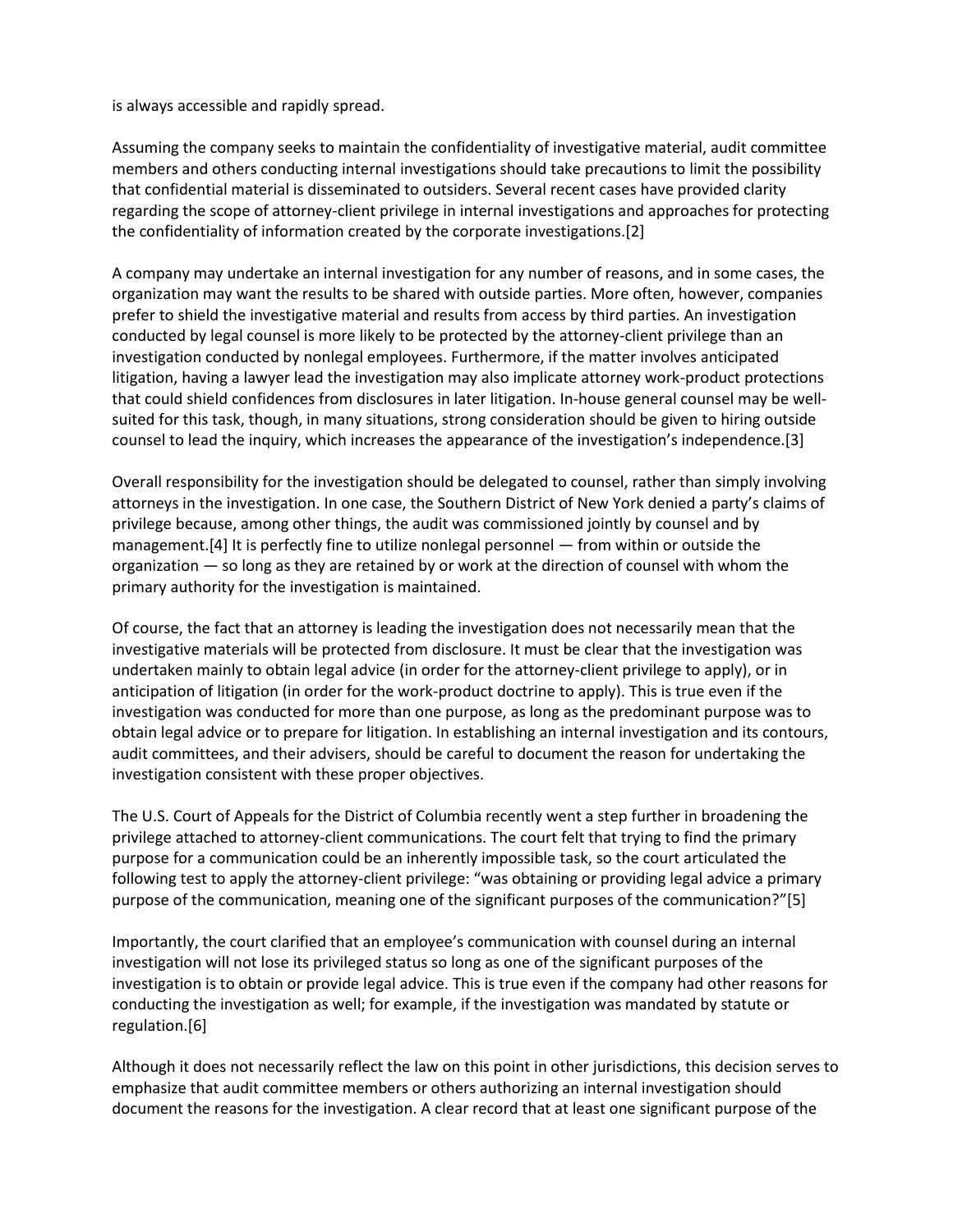investigation was to obtain or provide legal advice, or was conducted by counsel in anticipation of litigation,[7] could serve to protect the investigative communications and materials from disclosure.

For corporations, the attorney-client privilege belongs to the company, and, while employees generally do not have the power to waive the privilege, officers and directors may have such capability. Dissemination of otherwise privileged information to those who do not need to know the information risks a finding that a waiver of the privilege has occurred. In terms of the work-product doctrine, disclosure to any third party does not alone effect a waiver. Rather, courts generally find a waiver of the work-product privilege only when disclosure "substantially increases the opportunity for potential adversaries to obtain the information."[8]

Care should therefore be taken not to sabotage the protections afforded by the privilege through, for instance, a company press release or an officer's off-the-cuff remark to investors. For example, an announcement that an internal investigation is being conducted to restore confidence in the company's financial statements may suggest that the audit was undertaken exclusively for business reasons, rather than for obtaining legal advice or for litigation purposes. Such an announcement may have the unintended effect of undermining the attorney-client and work-product protections. Therefore, any public statements by management should be scrutinized prior to disclosure to ensure they do not provide a basis for challenging the privilege and waive the privilege through their content.

Another word of caution. Sometimes, audit committees face a difficult choice when they are asked to disclose the investigative material from counsel's inquiry to outside auditors, who often are the ones to request an investigation. Companies should be aware of the risks involved with such a strategy, including that a waiver of attorney-client privilege may occur.

In one case, for example, a court found that a waiver occurred where the audit committee and an outside law firm it retained to assist with the investigation had voluntarily disclosed allegedly confidential information. Among other things, the court noted that the outside auditing firm, Ernst & Young, regularly attended meetings with the law firm where sensitive aspects of the investigation were discussed at length.[9] Similarly, the Southern District of New York has found that a company's audit committee waived the attorney-client privilege when it chose to disclose to an auditor the substantive and detailed results of an outside law firm's investigation.[10]

Audit committees and their retained counsel must give thought to how, if at all, investigative information can be disclosed to outside auditors without waiving the privilege. The challenge is that auditors may request information in performing their audit or review of the company's financial statements and may refuse to complete their work if they are not given sufficient information to make them comfortable. At the very least, if the company decides to disclose privileged material to its auditors, it should consider entering into a confidentiality agreement, which will at least decrease the possibility that a waiver of attorney work-product will be found.[11]

In addition, in any communications with an auditor, it is important to remember that Section 303 of the Sarbanes-Oxley Act of 2002 makes it illegal to, among other things, mislead any independent public or certified accountant engaged in the performance of an audit of the financial statements of an issuer for the purpose of rendering such financial statements materially misleading. While a decision to not disclose information to auditors may be made to protect certain privileges, it is important to remember that a court could be asked to review such a decision and whether it had the effect of rendering any financial statements materially misleading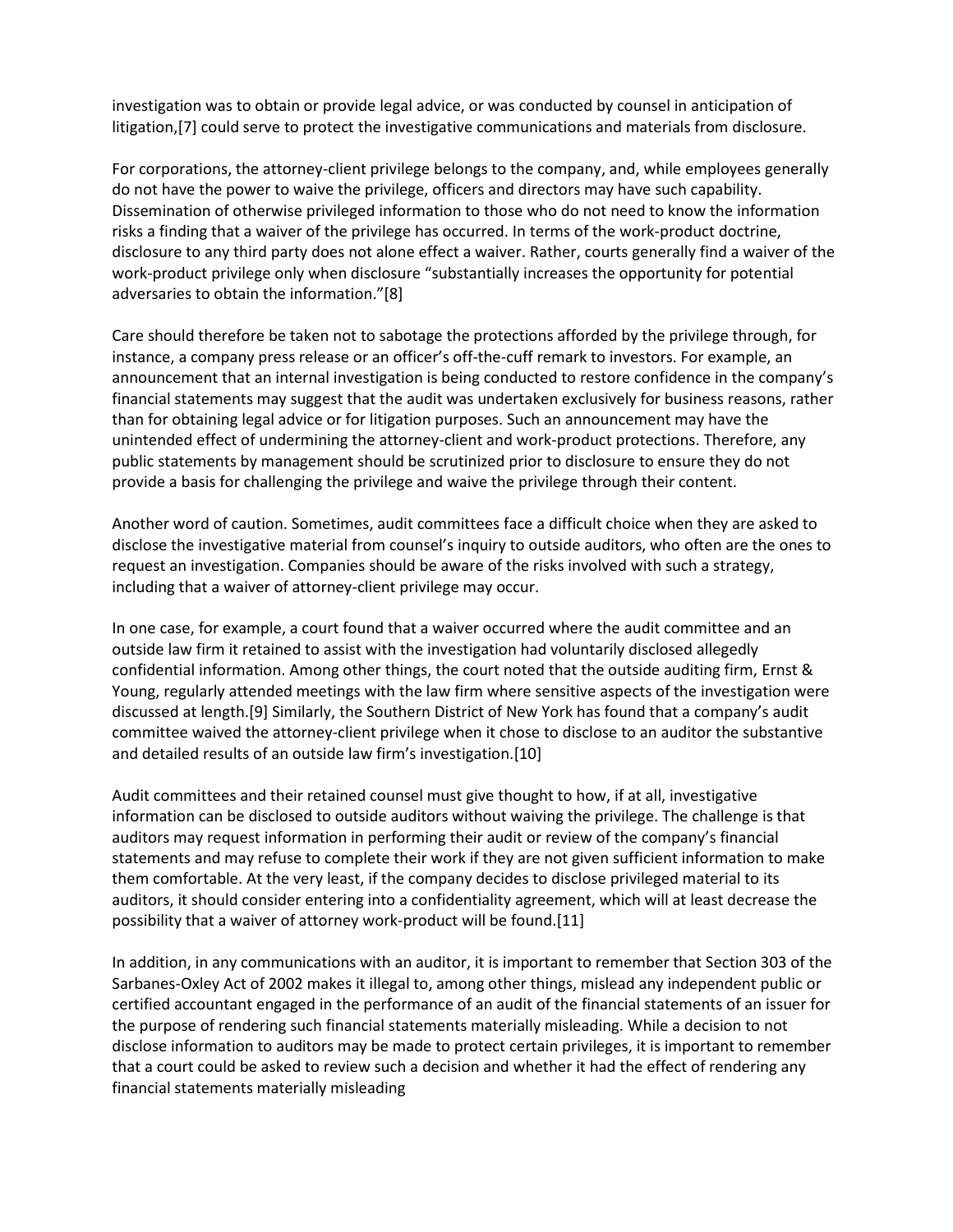Similarly, companies are sometimes asked, or affirmatively choose, to disclose to regulatory and enforcement agencies their audit reports, investigative findings and underlying communications. Audit committees seeking to keep such material confidential, however, should resist such requests on privilege and work-product grounds (where applicable). A clear record that the audit was undertaken for the purpose of obtaining legal advice, or in anticipation of litigation, will bolster those claims, as would appropriately labeling attorney-client communications and those made in anticipation of litigation.

Moreover, companies should refrain from affirmatively using the audit report as a sword in subsequent litigation, which has been found to constitute a waiver.[12] Finally, should the corporation decide to make other productions to the requesting agency, the company should state in its discovery responses its intention to preserve privileges and that any disclosure of privileged material is unintentional.

In addition to waiver issues, companies should be aware that certain exceptions exist that pierce the attorney-client privilege. For instance, in Wal-Mart,[13] the Supreme Court of Delaware for the first time recognized the "fiduciary exception" to the attorney-client privilege. This exception, derived from the case Garner v. Wolfinbarger,[14] allows a corporation's shareholders to invade the attorney-client privilege in order to prove fiduciary breaches upon a showing of good cause.[15] In Wal-Mart, the plaintiff sought information — including attorney-client communications — regarding the handling of an investigation into allegations of bribery by a Wal-Mart subsidiary, whether a cover-up took place, and what details where shared with the Wal-Mart board.[16] After reviewing the "panoply of factors" that the Court of Chancery considered in its Garner analysis, the Delaware Supreme Court affirmed the trial court's conclusion that good cause existed to compel the production of otherwise-privileged documents pursuant to the fiduciary exception.[17]

This case serves as a reminder that the sanctity of attorney-client communications is not absolute, and that lawyers, including outside counsel, must be wary of what they reduce to writing in communications with their clients, and vice versa. One note of encouragement is that the fiduciary exception does not apply to the work product doctrine.[18] Whenever applicable, therefore, attorney-client communications made in anticipation of litigation should be clearly identified as work product, providing extra protection from disclosure. Such labels also protect against inadvertent waiver.

## **Expanding PCAOB-Mandated Roles For Audit Committees**

The scope of oversight responsibilities for audit committees was effectively expanded in late 2014 through additional standards imposed upon auditors by the Public Company Accounting Oversight Board. With the recent approval by the U.S. Securities and Exchange Commission of PCAOB Auditing Standard No. 18, Related Parties (AS 18) and Auditing Standard No. 16, Communications with Audit Committees, and associated amendments to other auditing standards, auditors will be required to heighten their attention in three areas: (1) related-party transactions of the company; (2) significant unusual transactions of the company; and (3) financial relationships and transactions with executive officers of the company, including executive compensation arrangements.

In the regulatory view, these transactions and relationships pose an increased risk of material misstatement in financials due to fraud, conflict of interest or error, harking back to the complex corporate transactions underscoring the frauds of Enron, Worldcom, Tyco and other corporate scandals of decades past.

Auditors are being directed to consider the links between these three areas: to "connect the dots" and, in particular, scrutinize the business purpose (or lack thereof) and context of relationships and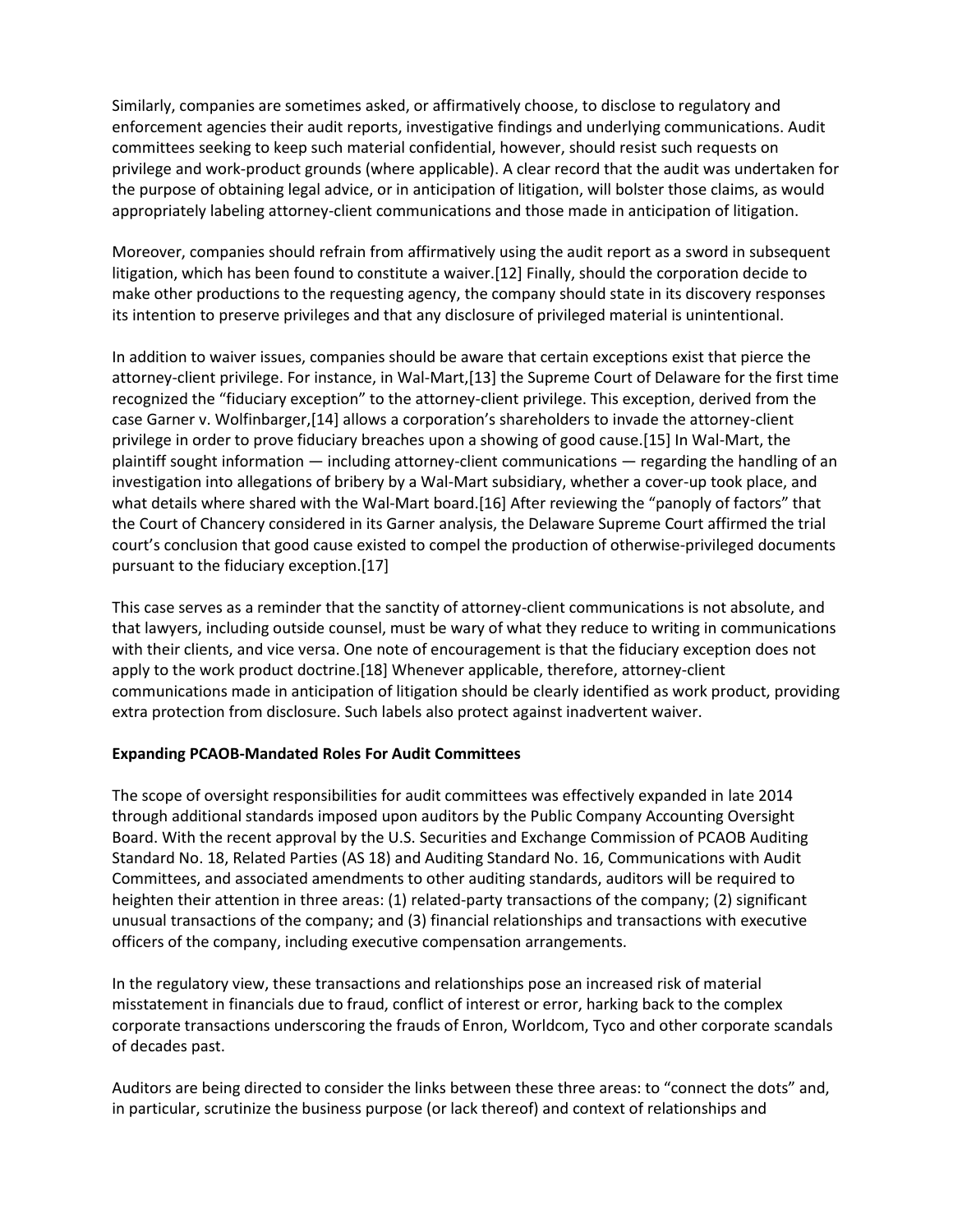transactions falling within the standard. To assist these corporate risk judgments, AS 18 requires the auditor to make inquiries of the audit committee or its chair about the audit committee's understanding of these transactions and whether the audit committee has concerns about these transactions. In practical effect, audit committees will likely be expected to become familiar with the terms, structure and business purposes of these transactions in order to be able to effectively anticipate and respond to these auditor inquiries as to corporate risks that may arise from these transactions.

# *Related-Party Transactions*

Related-party transactions, in the view of the PCAOB, can involve difficult measurement and recognition issues; they provide opportunities for management to act in their own (as opposed to the company's) interests and, in the extreme, to engage in fraud and conceal misappropriation of assets. In evaluating related-party transactions, the company should appreciate that, for AS 18, the definition of "relatedparty transaction" comes from the accounting literature (Financial Accounting Standards Board Accounting Standards Topic 850) and therefore includes significant intercompany related-party transactions as well as transactions with directors, officers and external affiliates disclosable in the proxy statement under SEC rules (Item 404 of SEC Regulation S-K).

Put differently, this view of related-party transactions reaches affiliate intercompany transactions (including with "off balance sheet" or joint venture affiliates) that might not otherwise be monitored, reported and publicly disclosable as an affiliate transaction. AS 18 requires the auditor to:

- Perform specific procedures to understand related-party relationships and transactions, including the nature, terms and business purpose (or lack thereof). These procedures include inquiring of the audit committee or its chair as to the audit committee's understanding of these related-party matters and whether any member of the audit committee has any concerns (including the business purposes) about them. To evaluate the audit committee's understanding of these transactions, the outside auditor is likely to ask about the audit committee's understanding of the review and approval process for related-party transactions, the business purpose and background, and of how pricing and other terms may be viewed as arm's length.
- Evaluate whether the company has properly identified its related parties and company relationships and transactions with them. If any such transactions were not properly identified, the auditor will make inquiry of the audit committee or its chair as to any such transaction that was not properly identified and the reasons for any shortcoming.
- Communicate to the audit committee the auditor's evaluation of the company's identification of, accounting for, and disclosure of its relationships and transactions with related parties.

## *Significant Unusual Transactions*

Significant unusual transactions, in the view of the PCAOB, can create complex accounting and financial statement accounting issues that increase the risk of material misstatements, or, in the extreme, can result in the company engaging in fraudulent financial reporting, especially with close-to-period-end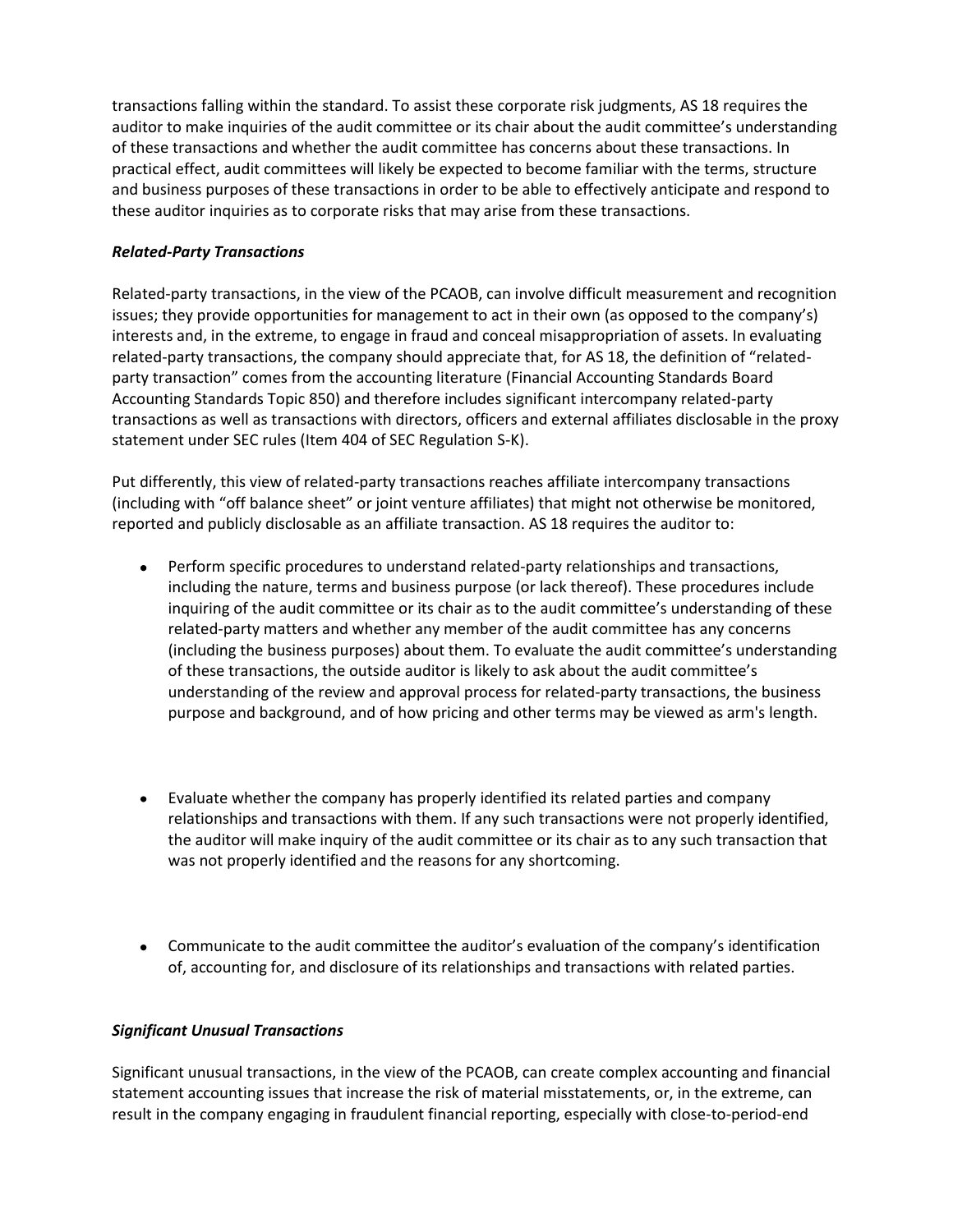transactions that pose difficult "substance-over-form" and business purpose-type questions.

"Significant unusual transactions" for this purpose are defined as transactions that are outside the normal course of business for the company or that otherwise appear to be unusual due to their timing, size or nature. As with related-party transactions, these transactions would likely reach company transactions with "off-balance sheet" and joint venture affiliates. With regard to these transactions, AS 18 requires the auditor to:

- Perform specific procedures to identify significant unusual transactions, and to understand and evaluate the business purpose and other key elements of such transactions. These procedures include reading the underlying documentation relating to the transaction and evaluating whether the terms and other information about the transaction are consistent with explanations of management about the business purpose of the transaction; determining whether the transaction has been authorized and approved in accordance with the company's established policies and procedures; and evaluating the financial capability of the other parties to the transaction with respect to significant uncollected balances, guarantees and other obligations.
- Communicate to the audit committee the auditor's understanding of the business purpose of these significant unusual transactions. In practical effect, the audit committee will likely be expected to become familiar with the terms, structures and purposes of these transactions in order to be able to effectively anticipate and respond to these auditor inquiries.

## *Executive Officer Relationships and Transactions*

In the view of the PCAOB, a company's financial relationships and transactions with its executive officers (e.g., through compensation) can create incentives and pressure for executive officer to cause the company to engage in conduct in order to meet financial targets, especially short-term targets, which can result in risks of material misstatements to a company's financial statements. In examining these executive officer relationships, the auditor will be required to follow procedures designed to help uncover incentives or pressures for the company to achieve a particular financial position or operating result by virtue of executive officer compensation and incentives.

Specifically, the auditor must perform procedures to understand the company's financial relationships and transactions with its executive officers, given the influence these officers have on the company's financial results. AS 18 provides that these additional procedures by the auditor should include:

- Review of the employment and compensation contracts between the company and its executive officers.
- Review of the company's proxy statement and other relevant filings with the SEC and other regulatory agencies that relate to the company's financial relationships and transactions with its executive officers, including expense reimbursement.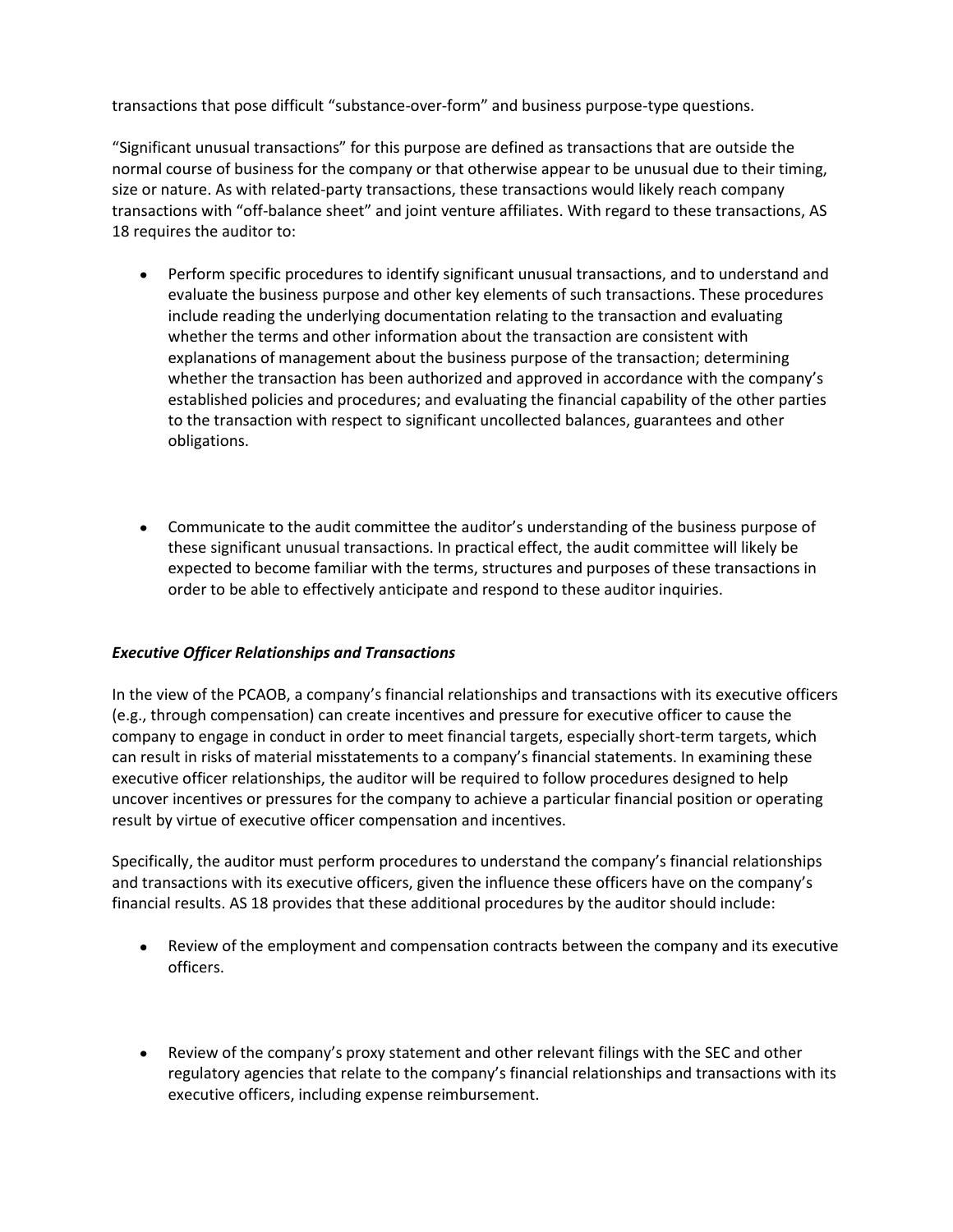Consideration of whether to inquire of the chair of the compensation committee and any compensation consultants engaged by either the compensation committee or the company regarding the structuring of the company's compensation for executive officers.

In view of AS 18, and its likely impact on auditor expectations of informed discussion with audit committees, the audit committee might both update its audit committee charter to encompass the reviews contemplated by AS 18, while also evaluating the company's monitoring and reporting to the audit committee of related-party transactions and significant unusual transactions for AS 18 purposes. With regard to the company's related-person transaction policy, considerations might be given to the continuing appropriateness of any blanket carveouts from preapproval requirements.

Also, in view of AS 18, it is likely that the auditor's responsibility to inquire into the business purpose and basic terms of related-party transactions and significant unusual transactions will result in audit committees being conversant about these transactions in order to provide effective assurances to the auditors. Complex transactions with off-balance sheet, joint venture or similar financial or funding structures that impact the reporting of revenues, earning and debts of the company might become a particular focus, considering the underlying, initial concerns of AS 18. It is unclear, again, how an audit committee will be expected to provide such assurance, although discussing these transactions in advance with management, in detail, perhaps after receiving written summaries and analyses of them, may become an evolving expectation of audit committees.

The audit committee's role in reviewing executive officer compensation, incentives, reimbursements and other relationships, especially the interaction of the auditor and the audit committee with the compensation committee, is unclear from AS 18. Also unclear is how auditors will apply the new auditing standards to executive compensation, and address or understand company risks presented by the executive compensation structures. However, in practical effect, it is likely that auditors will likely make inquiry of the compensation committee and audit committee as to the structure, incentives and risks associated with executive compensation, especially as the auditors will now have to report to audit committees about executive compensation arrangements as part of the auditors' required communications.

The audit committee will likely need to consider the circumstances under which company relationships and/or transactions with executive officers have been permitted and whether such relationships and/or transactions are appropriate or necessary and in the best interests of the company or present risks to the company. Any report by compensation consultants or others that advise the compensation committee, especially as to the incentive structures of stock, option and bonus awards, will presumably also be provided to audit committees.

### **Continued ISS Corporate Governance Scrutiny of Audit Committee Members**

Institutional Shareholder Services Inc., in late 2014, updated its corporate governance benchmarking tool, QuickScore. One of the updated factors to consider is that QuickScore now includes a question regarding the number of financial experts (zero, one or two) serving on the audit committee. Quickscore is a scoring system, used by ISS, where every evaluated company is assigned a score from 1 to 10. This question regarding the number of financial experts on the audit committee is one question used in creating a score for the Audit & Risk Oversight category.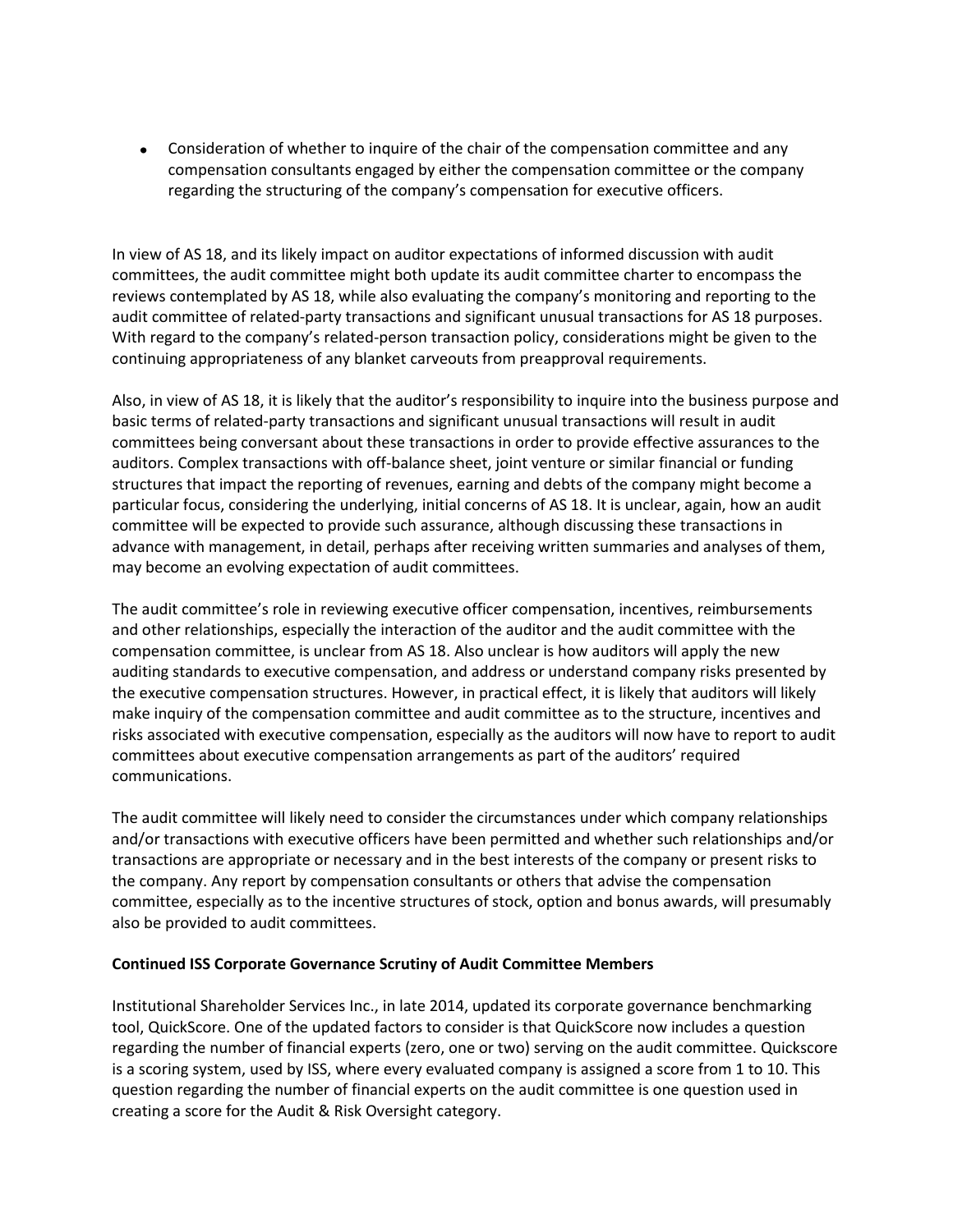Previously, ISS tracked this information but it was a "zero-weight" factor, meaning that it did not impact companies' scores. The number of audit committee financial experts becomes an express factor in ISS' evaluation of corporate governance risk and could ultimately impact ISS proxy recommendations and institutional investors determinations as to director votes.

In light of this change, if a company's board has designated only one financial expert on their audit committee, the board might consider designating a second, assuming there are additional audit committee members who meet the relevant criteria.

In considering additional "financial experts" for purposes of the securities laws, the board might review the qualifications of its members in confirming which of its members upon reflection might satisfy the relevant criteria. An audit committee "financial expert" is viewed as a person who has the following attributes: (1) an understanding of generally accepted accounting principles and financial statements; (2) the ability to assess the general application of such principles in connection with the accounting for estimates, accruals and reserves; (3) experience preparing, auditing, analyzing or evaluating financial statements that present a breadth and level of complexity of accounting issues that are generally comparable to the breadth and complexity of issues that can reasonably be expected to be raised by the company's financial statements, or experience actively supervising one or more persons engaged in such activities; (4) an understanding of internal controls and procedures for financial reporting; and (5) an understanding of audit committee functions.

Contrary to general impression, an audit committee financial expert is not necessarily limited to former accounting firm executives or former chief financial or accounting officers of public companies. In its discretion, a board could assess a financial expert's qualifications from the perspectives of that person's experience with evaluating financial statements and understanding of audit committee functions and other relevant experience.

For this judgment, the key consideration is that a financial expert must have experience actually working directly and closely with financial statements in a way that provides familiarity with the contents of financial statements and the processes and controls behind them. This experience might encompass individuals with experience in banking, financial analysis, private equity, venture capital or principal investment activities. In addition, such experience might have been obtained from overseeing or assessing the performance of companies or public accountants with respect to the preparation, auditing or evaluation of financial statements (such as in the case of individuals who work for governmental agencies and self-regulatory and other private sector organizations that provide oversight to the banking, insurance and securities industries and are involved on a regular basis with issues related to financial statements). Such experience is not limited to former accounting firm executives and public company chief financial officers.

With the broadening responsibilities of audit committee members for oversight of company risks, including regulatory, compliance and enterprise risks, boards in their discretion might consider more broadly the pool of candidates for being an audit committee member and their application of criteria for determining who qualifies as audit committee financial experts.

In considering the identification of a financial expert on an audit committee, it's important to recognize that the SEC[19] has stated that the it did not believe that the mere designation of the audit committee financial expert would impose a higher degree of individual responsibility, obligation or liability on that person. The SEC, in establishing the disclosure rules requiring financial expert disclosure, clarified that: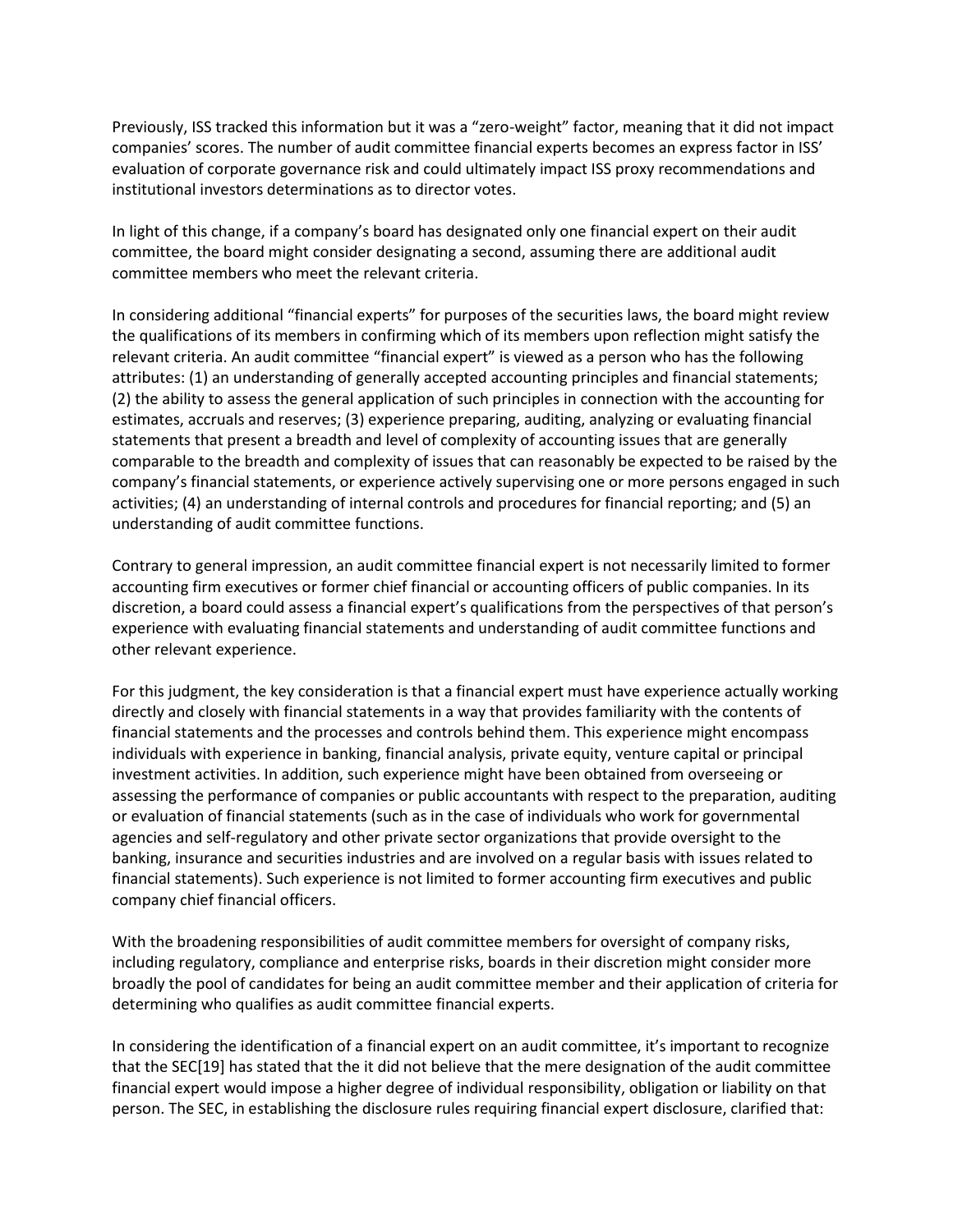- A person who is determined to be an audit committee financial expert, and is so identified, will not be deemed an "expert" for any purpose, including, without limitation, for purposes of Section 11 of the Securities Act of 1933, as amended;
- The designation or identification of a person as an audit committee financial expert pursuant to the new disclosure item does not impose on such person any duties, obligations or liabilities that are greater than the duties, obligations and liabilities imposed on such person as a member of the audit committee and board of directors in the absence of such designation or identification; and
- The designation or identification of a person as an audit committee financial expert does not affect the duties, obligations or liability of any other member of the audit committee or board of directors.[20]

—By James B. Carlson, Mayer Brown LLP

*James Carlson is a partner in Mayer Brown's New York office.*

*The opinions expressed are those of the author(s) and do not necessarily reflect the views of the firm, its clients, or Portfolio Media Inc., or any of its or their respective affiliates. This article is for general information purposes and is not intended to be and should not be taken as legal advice*.

[1] "3 Considerations For Audit Committees In 2015," available at http://www.law360.com/articles/616147/3-considerations-for-audit-committees-in-2015.

[2] For a more in-depth discussion on these and other topics relating to internal investigations, see Mayer Brown LLP, Securities Investigations — Internal, Civil And Criminal (Steven Wolowitz et al. eds., 2nd ed. 2014).

[3] In the recent case Wal-Mart Stores Inc. v. Indiana Elec. Workers Pension Trust Fund IBEW, 95 A.3d 1264, 1268, 1279 (Del. 2014), Delaware's highest court took notice of multiple deficiencies in the way the corporation conducted its internal investigation. Though the parent company's general counsel hired outside lawyers and together produced reports on the investigation, senior management dismissed those reports and transferred control of the investigation to "one of its earliest targets," the general counsel of a subsidiary company. These factors had led the Court of Chancery to conclude that there was "a colorable basis that part of the wrongdoing was in the way the investigation itself was conducted." This dicta highlights the need for those conducting the investigation to remain and appear impartial.

[4] Cruz v. Coach Stores Inc., 196 F.R.D. 228, 231-32 (S.D.N.Y. 2000).

[5] In re Kellogg Brown & Root Inc., 756 F.3d 754, 760 (D.C. Cir. 2014) (emphasis in original).

[6] Id.